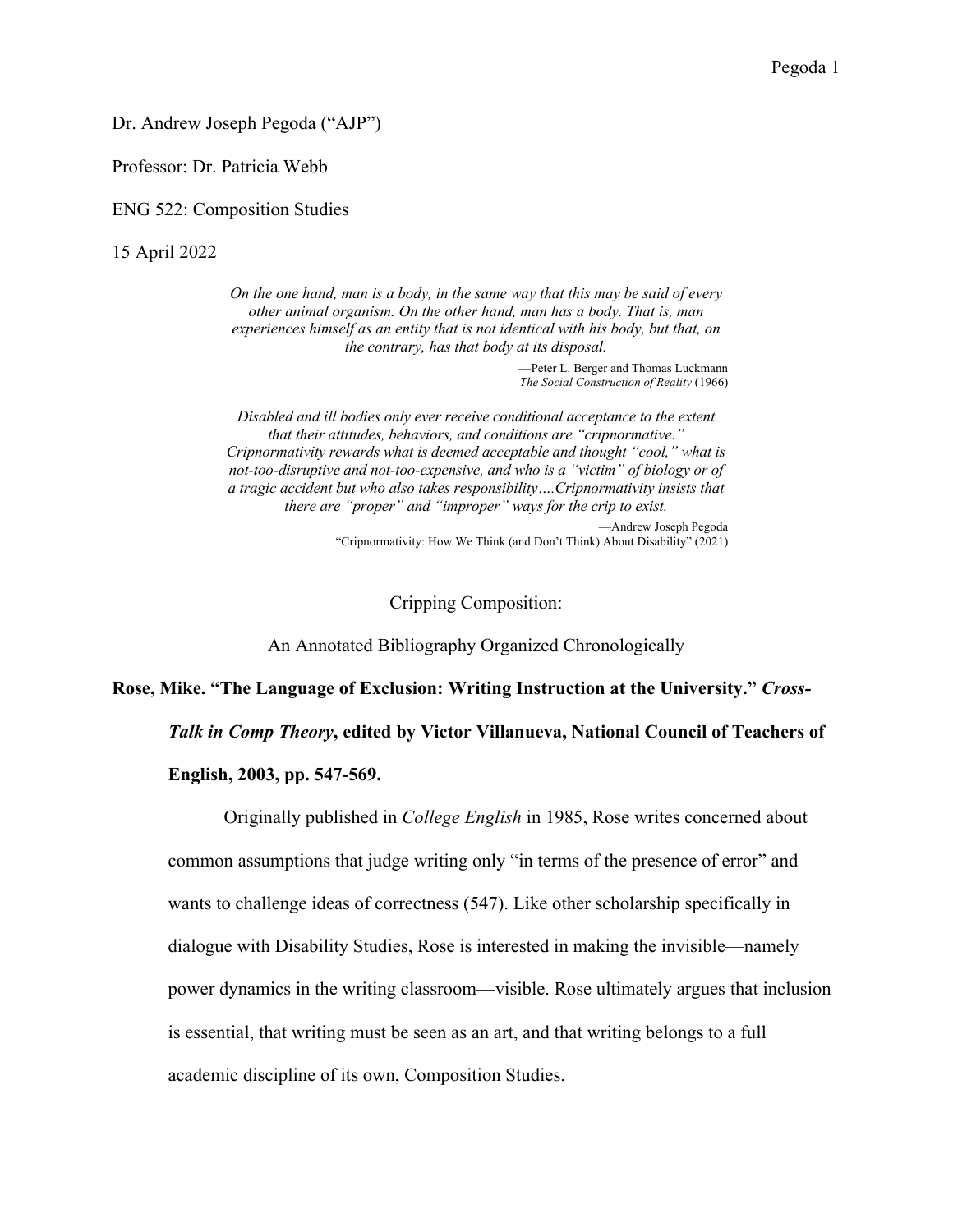Of relevance here, Rose considers the history of remedial education and says, "'Remedial' quickly generalized beyond the description of students who might have had neurological problems to those with broader, though special, educational problems and then to those normal learners who are not up to a particular set of standards in a particular era at particular institutions" (556). He criticizes ahistorical, exclusionary, "quick-fix" programs still (remember he is writing in the 1980s) being pushed on "entering freshman suffering from severe handicaps" (559).

Rose then turns to issues of literacy. After discussing definitions and the perennial problem of "why can't they write," he advocates abandoning the term *illiteracy* because of its assumptions that ignore that learning is an on-going process. In a particularly blunt and casual tone, Rose adds:

Please understand, it is not my purpose here to whitewash the very real limitations a disheartening number of our students bring with them. I dearly wish that more of them were more at home with composing and could write critically better than they do….And I wish to God that more of them read novels and poems for pleasure. But it is simply wrong to leap from these un-requited desires to claims of illiteracy. (561)

"The Language of Exclusion" is not ostensibly about Disability Studies, but touches on tangential issues relevant in this bibliography—the framing of remedial education and the framing illiteracy, both of which disproportionately impact and misunderstand crip individuals. This article also helps see how much conversations have evolved when it comes to those who are below what is deemed the normal, standard, expected abilities and helps to acknowledge some of Disability Studies's historical roots.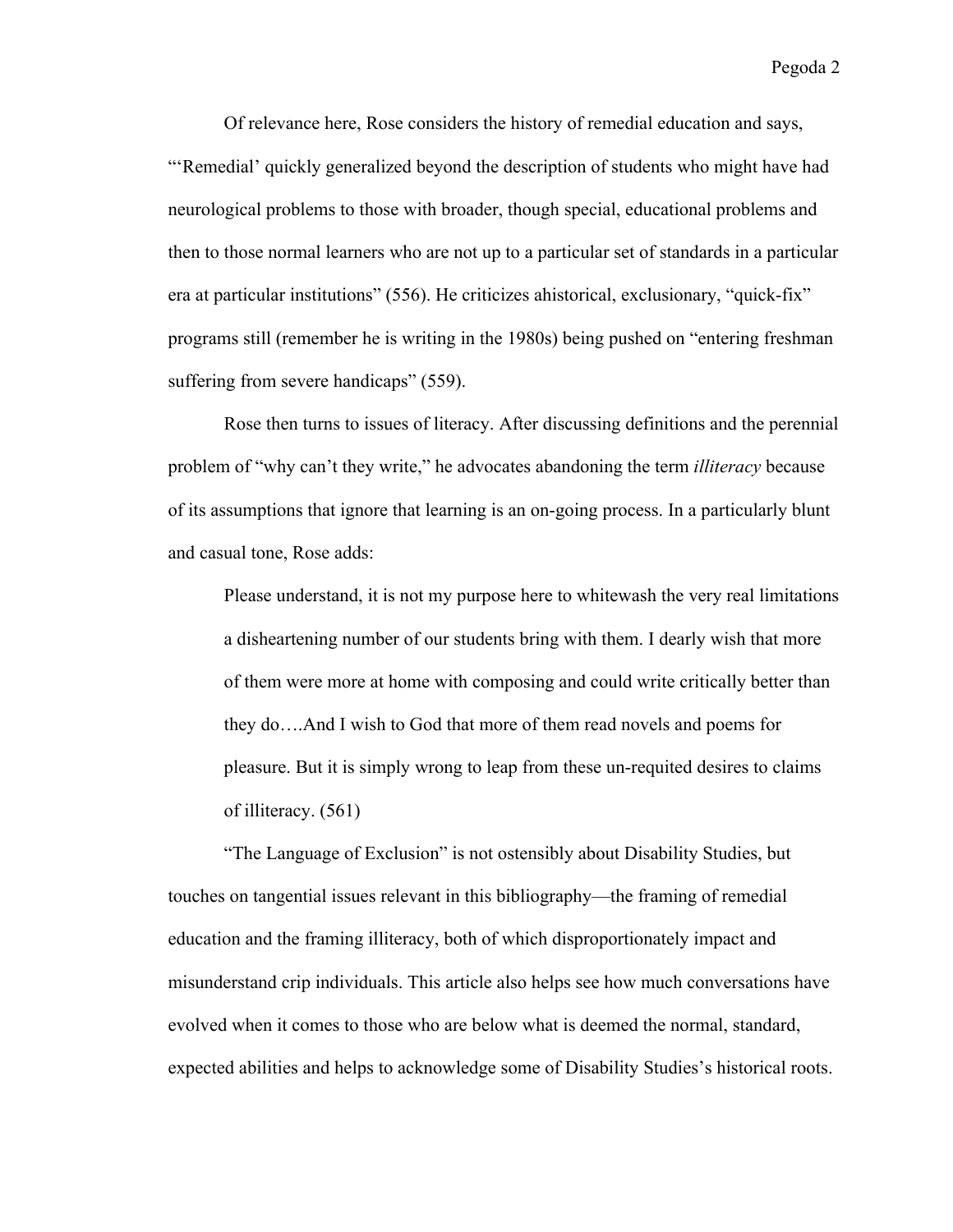## **Patterson, Kathleen A. "'Embodied Curriculum': Teaching Disability Studies in the First Year Composition Classroom."** *Conference on College Composition and Communication***, 1994, files.eric.ed.gov/fulltext/ED380811.pdf.**

From my eyes as a disabled academic theorist, Patterson's conference paper from 1994 immediately shows how much has changed in the intervening almost three decades: Conversations shift from wanting to include some cripped voices to conversations about cripping the entire profession. It also shows change from Rose's article a decade earlier by further welcoming difference. She highlights a few transformative historical moments—deinstitutionalization and mainstreaming in the 1970s and 1980s and the Americans with Disability Act in 1990—and laments Composition Studies for not updating its cannon and for not creating scholarly writing on the incorporation of disabled people into the curriculum.

In particular, she delivers a simple then-revolutionary argument: Composition courses can be completely structured around texts by and about disabled individuals. She explains that such writings cover an array of desired rhetorical modes and perspectives and outlines possible pathways for such a themed section. Suggested approaches literary, rhetorical, historical, sociological, political science, popular culture, multiculturalism—for the Composition Studies classroom are outlined with detailed lists of possible texts, which include academic articles, films, novels, OpEds, poems, and short stories. These example texts, Patterson explains, importantly go beyond pity for disabled people and both challenge stereotypes and show that disability is an inevitable condition of life if a person lives long enough. Patterson urges her colleagues to demand better, inclusive textbooks from publishers and editors. Since such books were unavailable,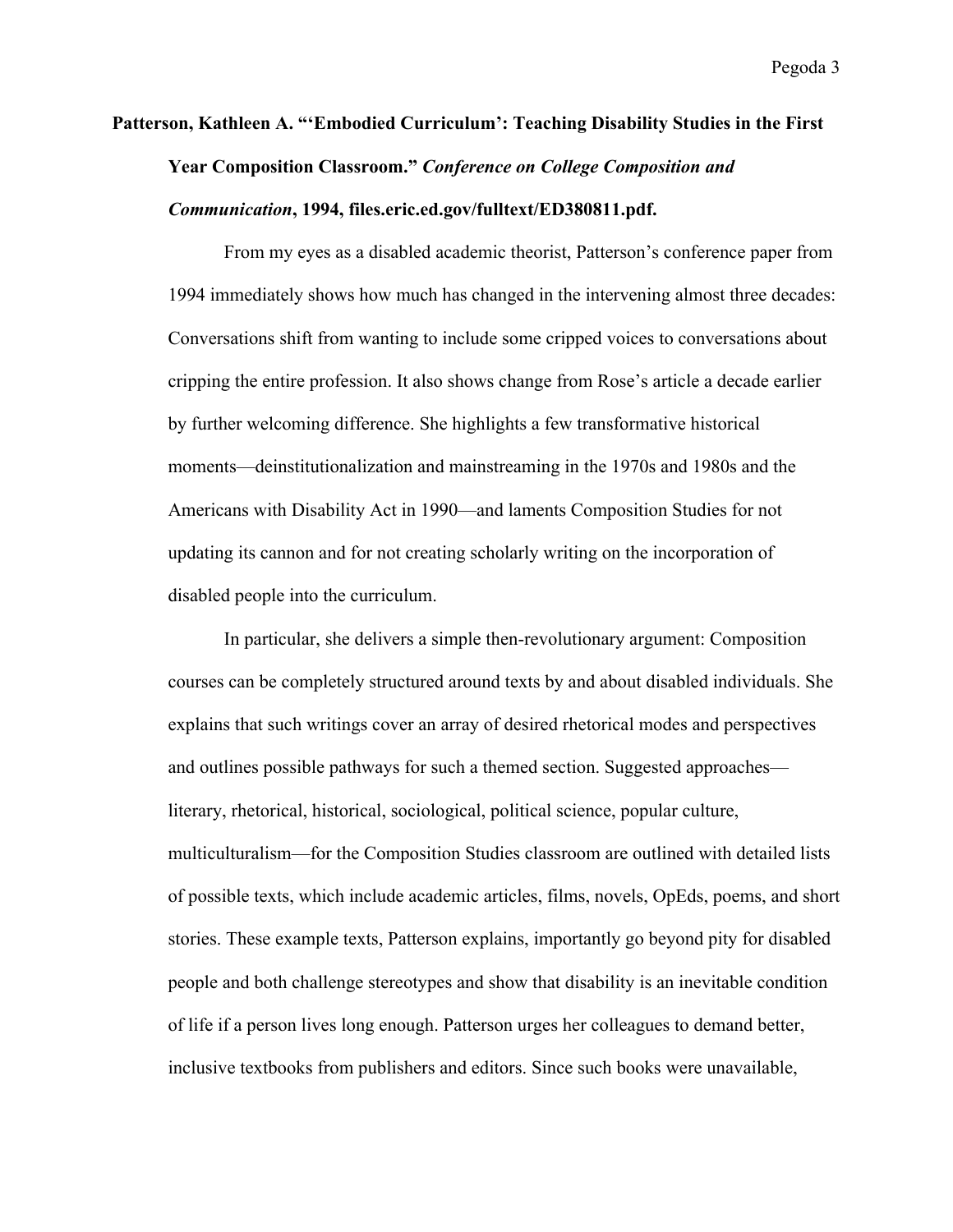Patterson says she made her own Reader focused on disability for Composition Studies certainly, one of, if not the—first of its kind.

In what can only be a reflection of discrimination at the time, she tells her colleagues that like "gender, race/ethnicity, socioeconomic class, [and] religion," disability is socially constructed, is important, and is a valid identity occupied by real people and says, "Although the concept of a culture of disability may seem foreign, it is no more so than other 'cultures' comprised of people who share social (rather than ethnic or racial) characteristics and experiences (1, 14).

"Embodied Curriculum" represents an early effort to crip the curriculum of First Year Composition. Its sound arguments—disabled people being worthy of dignity and disability being a natural part of life that directly impacts everyone at some point or in some way—are (more) "obvious" by standards and by accepted knowledge in 2022 but were clearly not in 1994. Thus, its contribution to Composition Studies was to set a stage for the field and for its practitioners to begin seeing the previously invisible as pertains to disability. I am reminded of studying scholarship about enslavement as an undergraduate in 2008 and being amazed upon learning that the first book (*Sugar Plantations in the Formation of Brazilian Society: Bahia, 1550–1835* published in 1985) that said, in a buried sentence, "slavery was bad" was met with resistance by scholars for being too radical.

In the years since the 1990s, Disability Studies has become its own branch of English Studies. "Embodied Curriculum" should serve as an on-going reminder to be mindful of current blind spots in our knowledge, scholarship, and teaching—not to mention everyday prejudices. Perpetual open-mindedness and learning are what matter.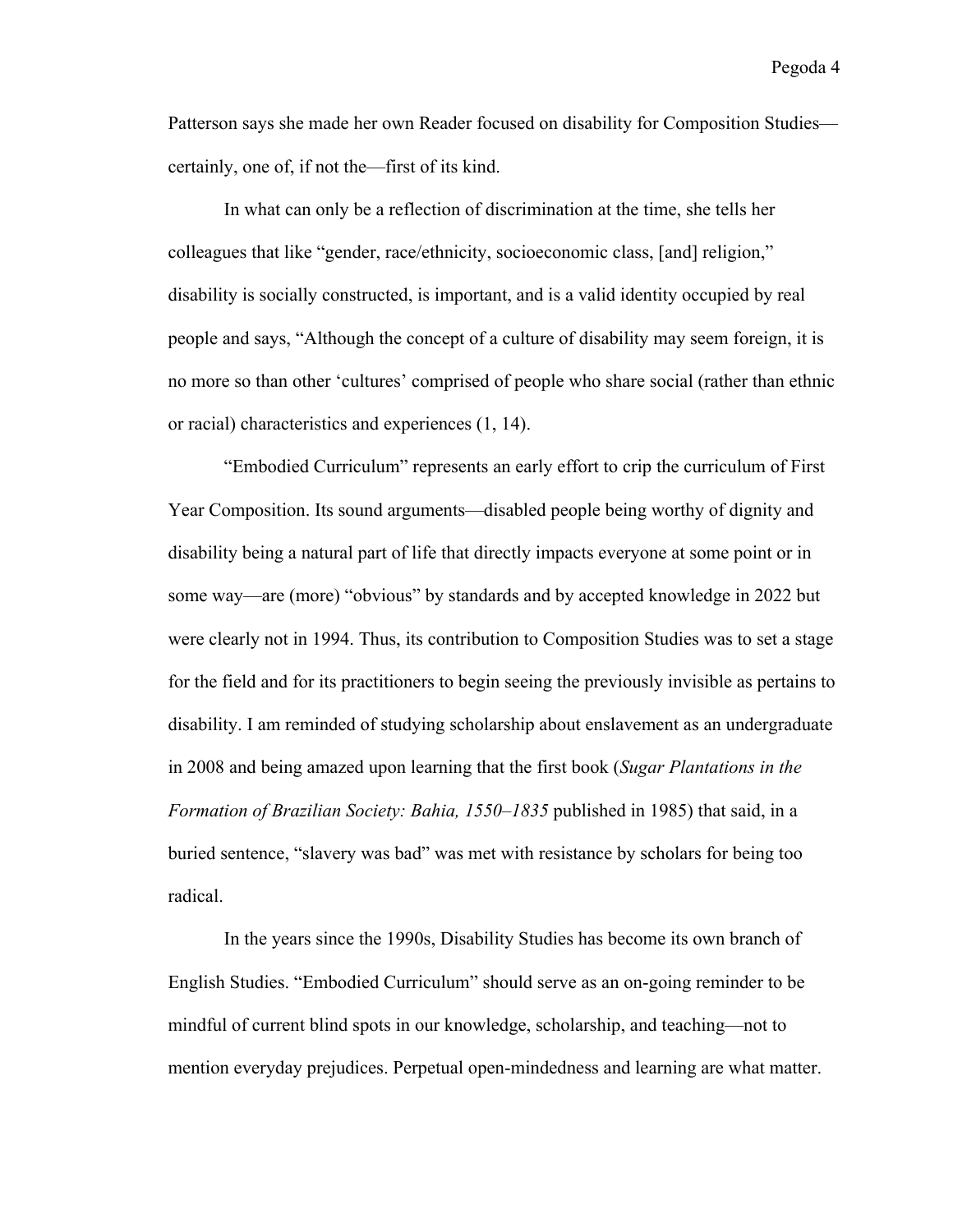### **Brueggemann, Brenda Jo, et al. "Becoming Visible: Lesson in Disability."** *College Composition and Communication***, vol. 52, no. 3, 2001, pp. 368-398.**

This fascinating and then-groundbreaking, now landmark, article is a collaboration between Brueggemann, Linda Feldmeier White, Patricia A. Dunn, Barbara A. Heifferon, and Johnson Cheu, all self-described professors of composition. Although she is not cited, these authors share Patterson's desire to advance Disability Studies as one additional and vital part of discourses surrounding Composition Studies. "Becoming Visible" specifically grew out of the 1999 Conference of College Composition and Communication and is a clarion call to examine privilege and to be more open-minded toward writers with learning disabilities and with other talents: "[C]omposition professionals may, unwittingly, be privileging a way of knowing with which we ourselves are most comfortable, perhaps not realizing that our students have other talents we might use even as we teach writing" (379).

This article's philosophy and overall arguments is captured in two beautiful sentences. "Issues of disability matter in [C]omposition [S]tudies and classrooms, first, because we have a long, proud history of making the invisible visible and of examining how language both reflects and supports notions of Other" (370-71). "Because we already challenge the binaries of theory/practice, writing/thinking, and self/other, we should be well equipped—even eager—to embrace the critique of the (false) able/disabled binary that is articulated by disability scholars (371).

In other words, these scholars argue that disability is socially constructed (and a way to expose other social constructions/artificial binaries) and that Disability Studies is a natural extension of existing work in Composition Studies. In five subsections,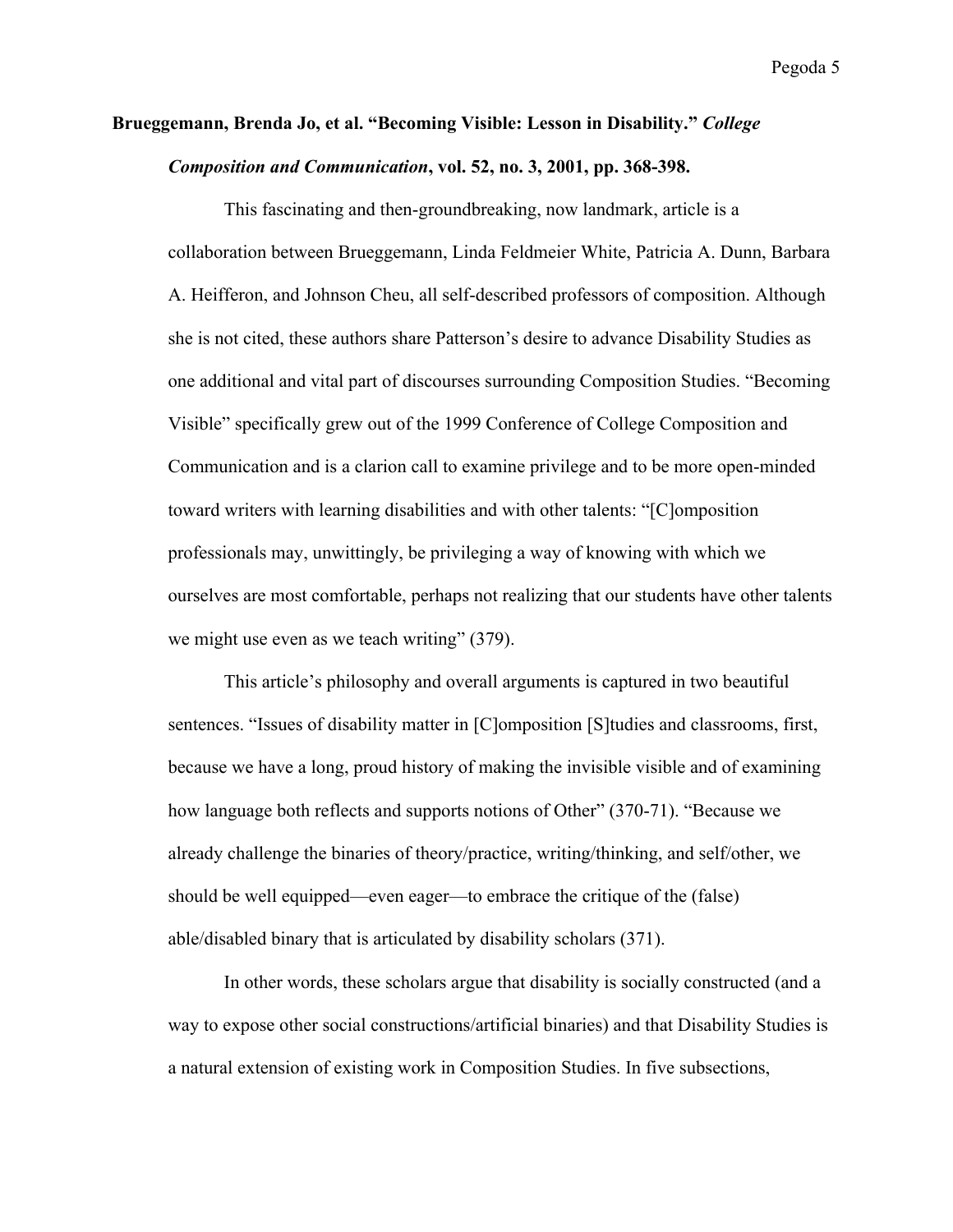"Becoming Visible" provides specific arguments and details about key moments in disability history and the common occurrence of "passing" as non-disabled, about specifics of how disability is socially constructed, about how popular rhetoric sometimes uses disabled people as scapegoats (including imagined disabled people, as in the case of Somnolent Samantha) or rhetoric that suggest accommodations are effectively sanctioned cheating, about teaching students about disability and making such tangibly visible to them and handling backlash, and about being disabled in the classroom. Of special note to students of Composition Studies, these authors reporting finding—which is unsurprising by knowledge in 2022—that "college students…with language-related learning disabilities…are often made to feel stupid, lazy, or even morally degenerate because of the kinds of errors they make in their writing" (376).

"Becoming Visible" also advocates for pedagogy that recognizes "Universal Design" (i.e., a pedagogy that aims to make all material broadly accessible by default). Brueggemann, et al. write, "Those called 'normal' also learn along a continuum of difference and would be better challenged if classrooms became more interactive, student-centered, multimodal, and collaborative" (380). Palmer and Thompson (2013) later also urge the adoption of Universal Design, not to recognize and honor more ways of learning and creating, but to abandon *disability* and *accommodation* as relevant practices, in what I would call, if/where actualized, neo-erasure.

## **Gould, Kathleen. "What We Talked about When We Talked about Disability."** *Teaching English in the Two Year College***, vol. 36, no. 1, 2008, pp. 27-37.**

This short piece comes from Gould's experiences creating and teaching "Themes in Literature: Illness and Disability in Literature." This article is notable for its attempts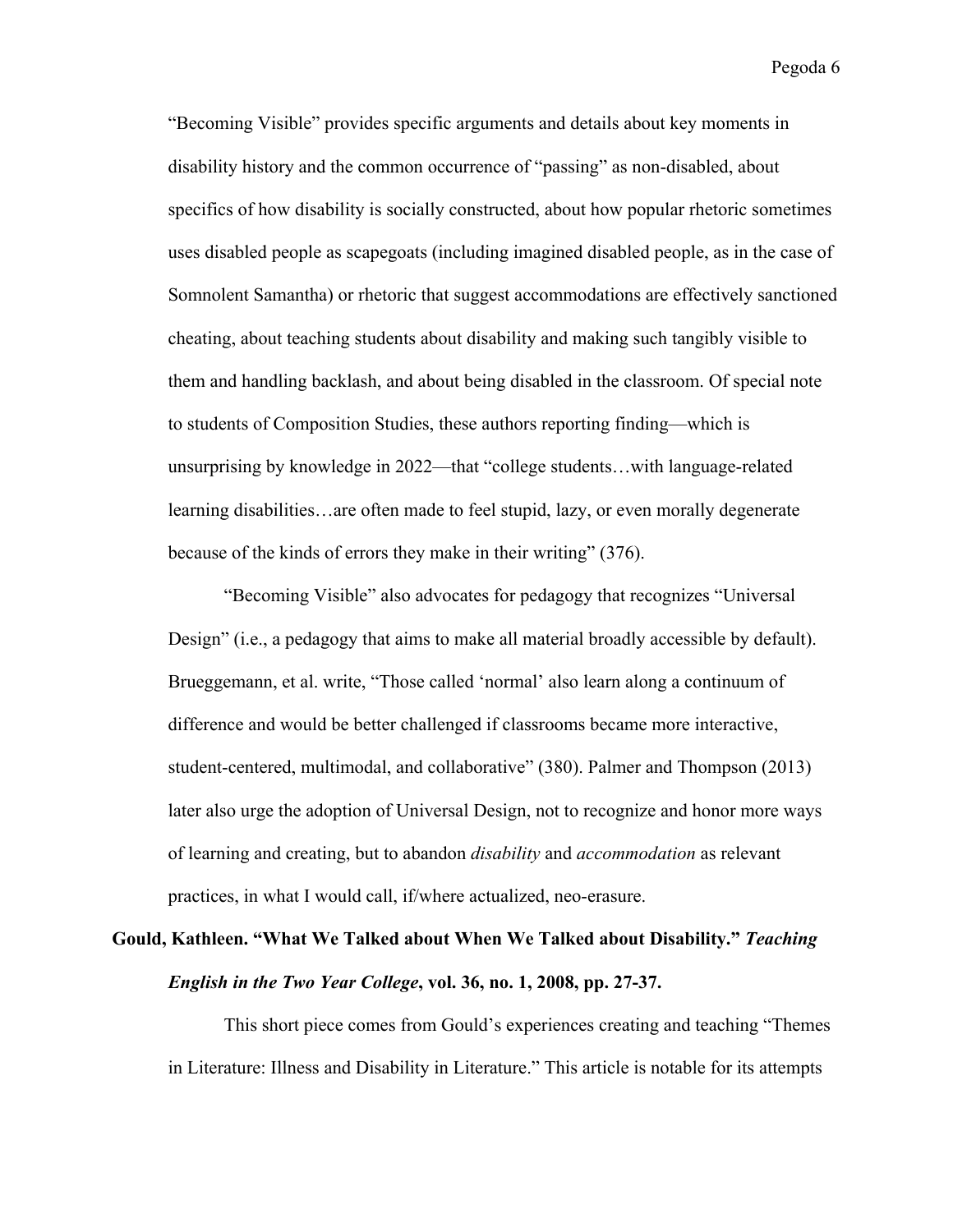to embrace "opportunit[ies]…for consciousness raising" (28) after Gould noticed students ignoring and disparaging disabled students and observed a growing number of people with reported depression. She reports having used texts such as *Girl, Interrupted* and "The Yellow Wallpaper" to embrace discussions about public perceptions of disabled and ill bodies. This approach encouraged students to think more critically about invoking religion ("prayer cured me," for instance) and about using personal experience with illness to make claims of broad expertise.

Gould's article is almost entirely experiential. Indeed, it seems she might be doing some harm in her attempts to destigmatize disability. Not understanding the difference between actual social and/or medical learning disabilities, she writes of using *retarted* in the classroom as a "matter of habit" (32). And in a poor attempt to normalize disability, Gould derogatorily writes, "I would consider myself 'mentally challenged' in a physics class, for example" (32). Without commenting about invisible cognitive and physical disabilities, among other things, she later adds, "Students have commented that they wished there were more disabled students in the class. If this were the case, I *fear the somewhat intimidating effect* this might have on class discussion" (35; emphasis added). So Gould in part, it seems, wants to read and write about disability without visibly, proud disabled people.

Thus, unlike predecessors Rose (1985), Patterson (1994), and Brueggemann, et al. (2001), I do not see Gould's discussion of disability in an affirming or a constructive light. Certainly, the article is important and brings attention to non-normative or ill bodies, but unfortunately, Gould does not use a crip-positive approach.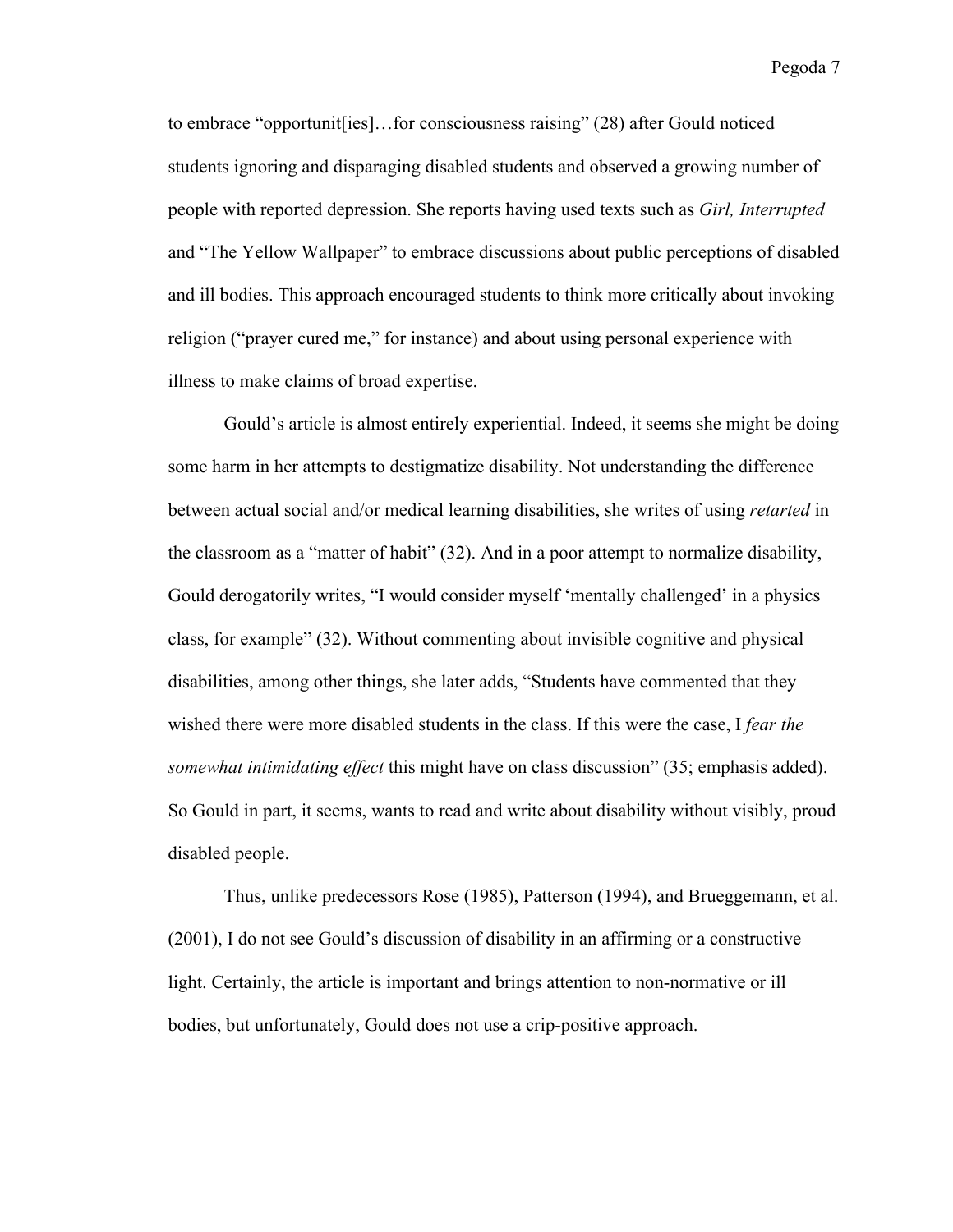#### **Palmer, Judith and Jan Thompson. "First-Year English: Welcoming Different Learners to the Table."** *CEA Critic***, vol. 75, no. 3, 2013, pp. 293-302.**

Palmer and Thompson are both First Year Composition professors at Landmark College, a private college in Vermont that only admits disabled students, and aim to promote the widespread adoption of Universal Design. They open with somewhat defensive, legalistic concerns about "caring deeply…yet not wishing to lower course standards in order to accommodate special needs students" (293). "Special needs students," they argue, is an umbrella term for anyone and everyone with diagnoses that includes attention or autism disorders, dyslexia, and other learning disabilities. They then add, "[W]e acknowledge that federal laws obligate us to address disability issues" (293).

The first section unfolds with brief historical comments about federal laws pertaining specifically to disabled students enrolled in institutions of higher education and ends with yet another comment that undermines their stated purpose of promoting access: "In the event that a [disabled] student *manages to attain* passing or even high grades, federal laws also dictate that we *cannot then withdraw* accommodations from that student" (294; emphasis added). Such is undermining because of the suggestion that disabled students cannot do well and then the assumption that they should not do too well.

The second section provides a synthesis of the difficulties disabled students commonly experience—slower reading or frequent misspellings, for instance—and offers general suggestions, such as increased structure and among others. And this section ends with yet more comments that further Other disabled students. Palmer and Thompson frame disability as only being biological, which conflicts with the well-established social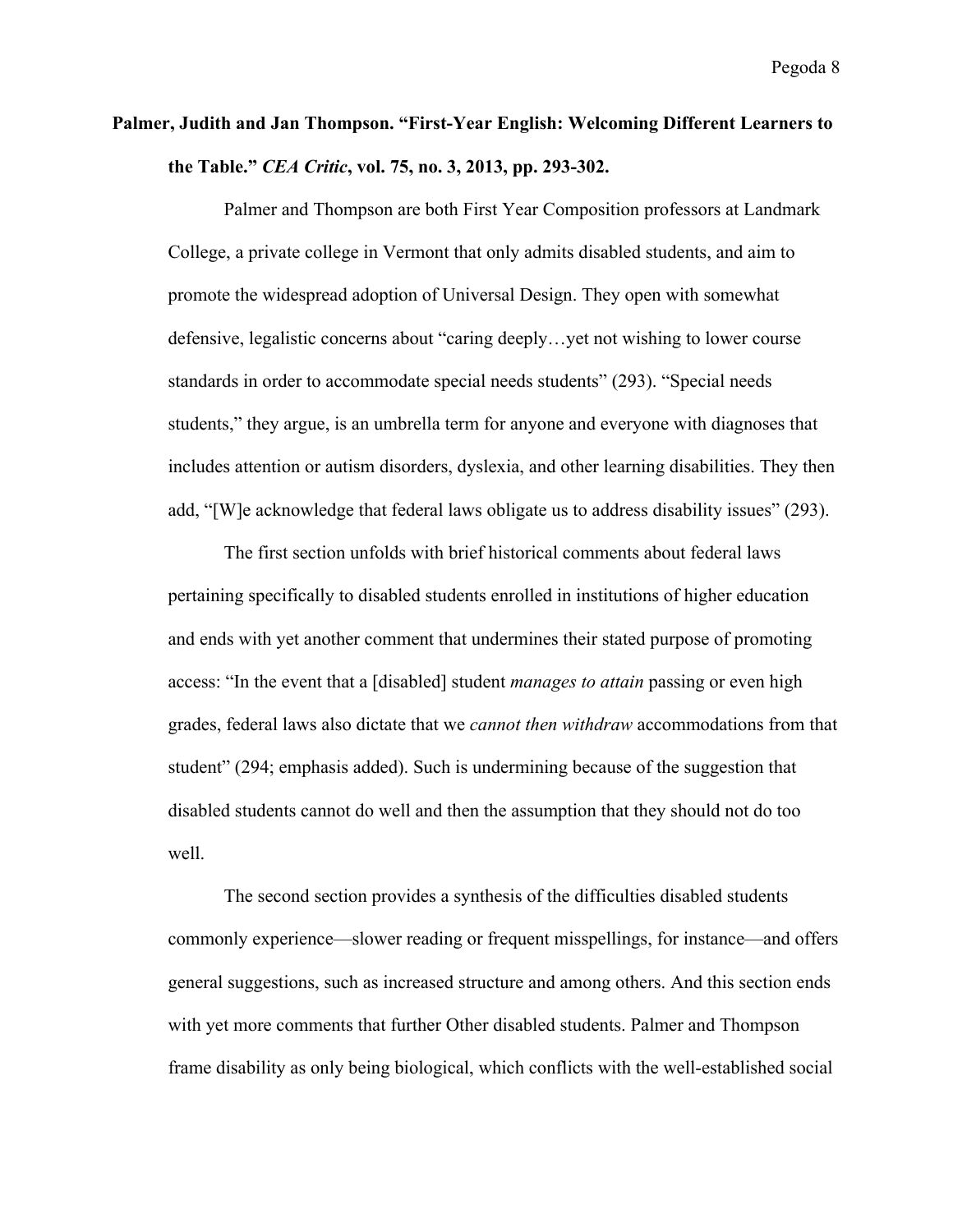model of disability and the social construction of disability at the time of their writing and established in core texts, including Susan Wendell's *The Rejected Body: Feminist Philosophical Reflections on Disability* (1996). Palmer and Thompson add, "[Disabled] students generally *want* to learn and excel" (295; emphasis in original).

The third section of "First-Year English" is strongest but still denies disabled people recognition as autonomous learners with agency. While Universal Design is typically promoted as a vehicle toward making education more equitable for all learners, these professors offer it as a way to homogenize disabled students with other students and to make accommodations a thing of the past. Specifically, Palmer and Thompson outline the ten core components of Universal Design as advocated by the Center on Postsecondary Education and Disability at the University of Connecticut that professors can adopt. Some of these include: "Explicit Instruction and Expectations," "Scaffolding of Assignments," "Using Varied Modalities," and "Offering Choice." They emphasize that such varied pedagogies can benefit all students.

An additional note is important. Person-first versus identity-first debates are especially common in the 2020s, with the identity-first model prevailing because "of course people are people." Said differently, this article uses person-first phraseology and has sentences such as "persons with disabilities" instead of "disabled people," which functions, according to most arguments in the crip community and arguments from feminist theory, to degrade and to minimize disabled bodies (298).

This article, published by the College English Association, shows how difficult and slow meaningful change is, how seemingly unaware people are to their own biases and assumptions, and how much opportunity remains to have a Composition Studies that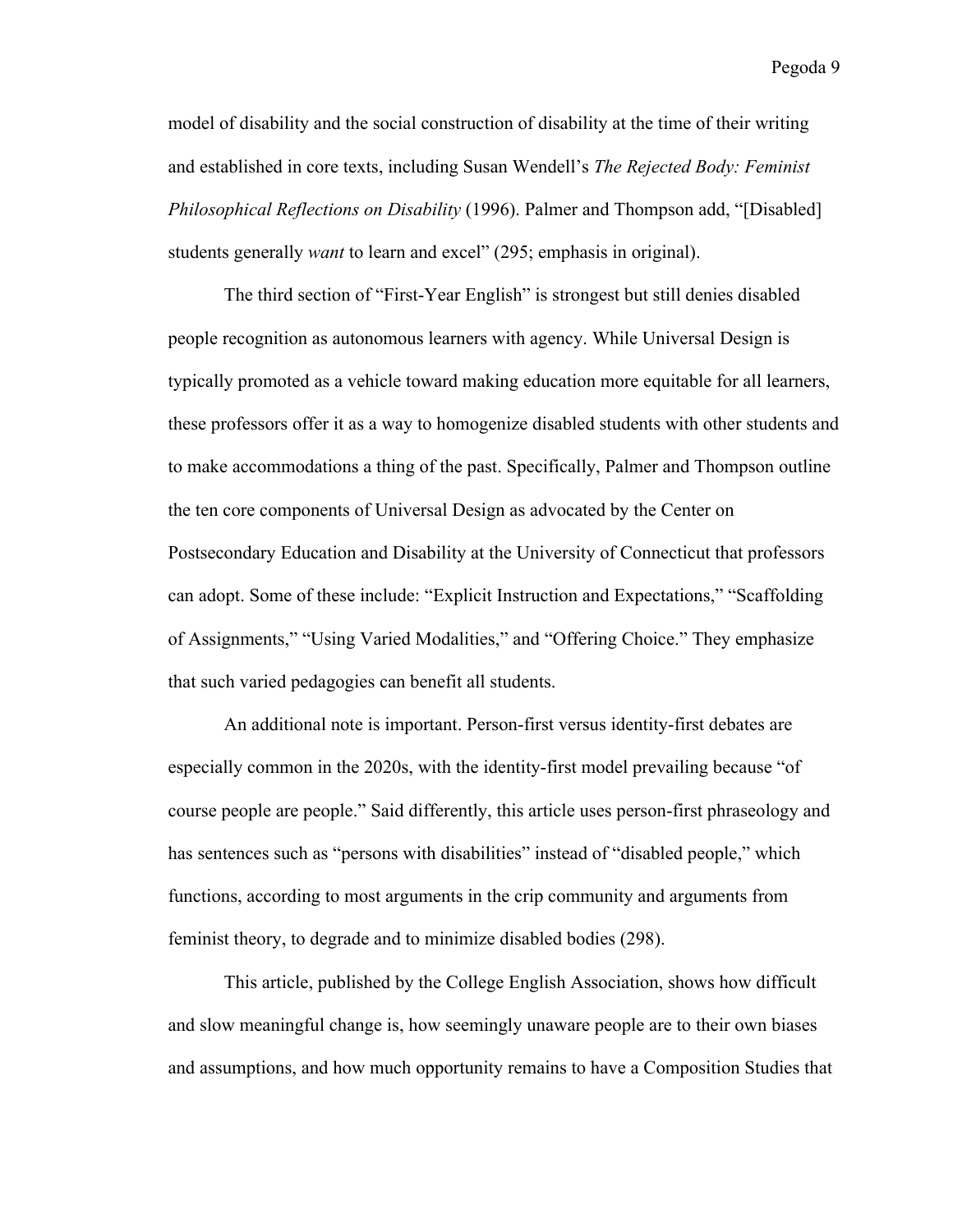is mindful of disabled people. While Palmer and Thompson want to "welcome different learners to the table," they do not consider asking crip individuals to collaborate in the design of said table. And of note, they do not cite any articles simply focused on Composition Studies. Palmer and Thompson clearly missed the books on crip pride!

## **Browning, Ella R. "Disability Studies in the Composition Classroom."** *Composition Studies***, vol. 42, no. 2, 2014, pp. 96-117.**

Browning opens her article by quoting (or, *epigraphing*) Brueggemann, et al.'s (2001) words about the cornerstones in Composition Studies that make people and power visible, that emphasize praxis, and that challenge structuralist binaries. Browning argues that perspectives from Disability Studies should be adopted in all composition classrooms and that this can be done without having to completely rewrite lesson plans or without having the academic freedom to control curriculum decisions.

Browning critiques "add-and-stir" or "retrofitting" approaches that aim to include disability by adding a single article or film about disability or by making a single allowance for disabled students. Citing Brueggemann's work again, Browning details with artifacts from students how composition instructors working within any model can incorporate disability simply by obliging students to consider disability through every moment of the class. Readers are especially challenged to "thinking critically about every aspect of their classrooms" (97). Building on Cynthia Lewiecki-Wilson and Brueggemann's *Disability and the Teaching of Writing: A Critical Sourcebook* (2008), Browning boldly longs for professors to incorporate disability by being mindful of everything and then by rebuilding and transforming everything. This requires that professors adjust their gaze and the gaze of their students to problematize assumptions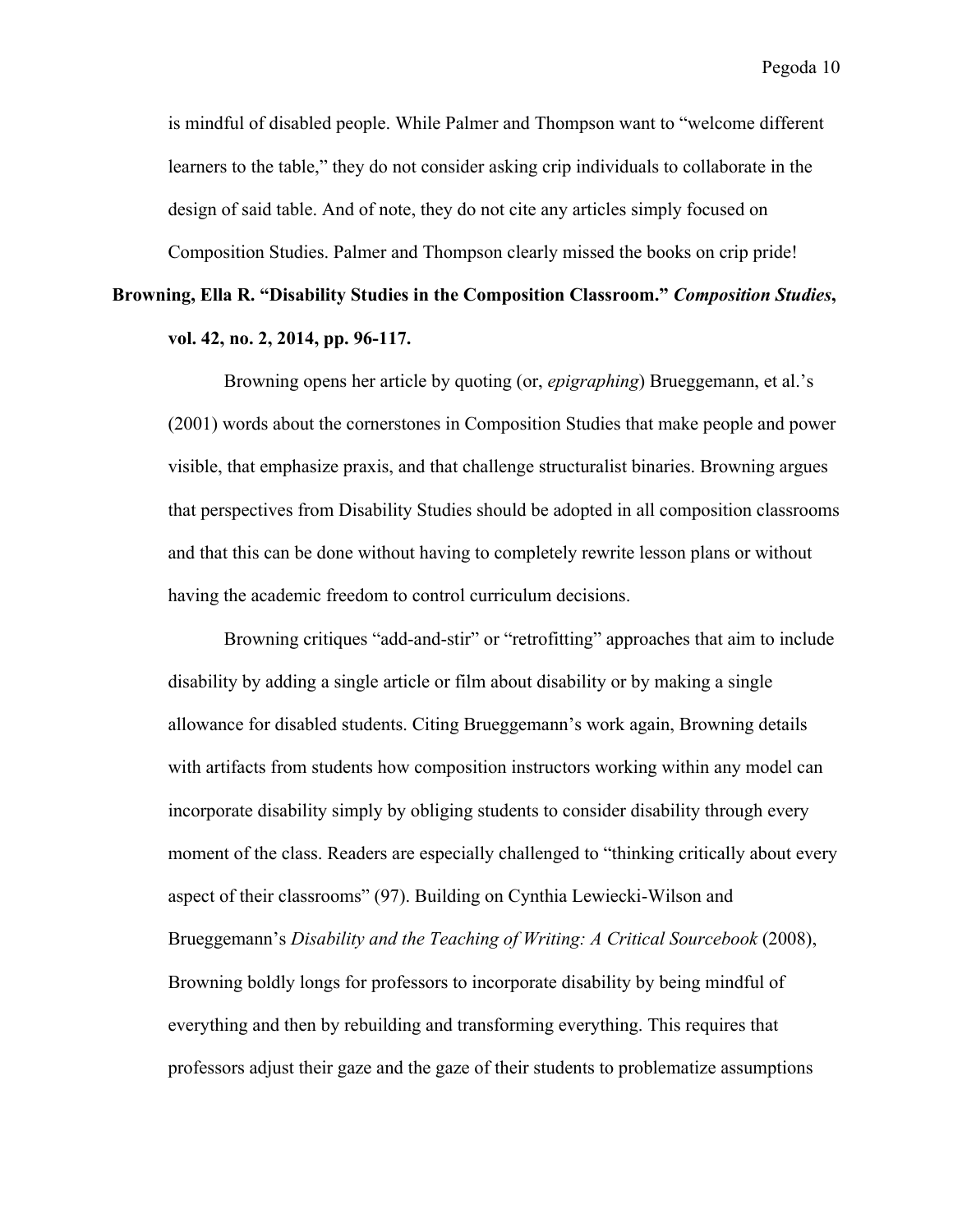about disability and its impact and occurrence, especially by considering how any given topic relates to disability and by acknowledging the multitude of stakeholders. Readers are given eight questions to grapple with. These questions are all informed by an appreciation for cultural relativism, for equity, and for the idea that learning and writing is a process. While the concluding questions do not acknowledge labor issues, labor is addressed earlier in the article. Browning also advocates for adopting the social model of disability that sees disability as another valid way of being, unlike the medical model which equates disability with a "we shall overcome" mindset.

"Disability Studies in the Composition Classroom" is a fascinating article. Its orientation is crip-positive. Readers can tell that Browning has a true commitment to celebrating such inclusive changes and to helping others make changes, even if only small at first or within institutional confines. My only reservation is that it could have been two separate articles—one about disability history and details for transforming Composition Studies, the other offering a specific model for the First Year Composition classroom (perhaps, especially given where the author's sympathizes clearly lie, with added critiques of professors forbidden from assigning any readings or assignments of their own choice).

## **Wood, Tara. "Cripping Time in the College Composition Classroom."** *College Composition and Communication***, vol. 69, no. 2, 2017, pp. 260-286.**

Wood specifically cites and builds from Rose's "The Language of Exclusion" (1985) and from Brueggemann, et al.'s "Becoming Visible" (2001), as well as from more philosophical texts beyond the scope of this bibliography, most notably James Charlton's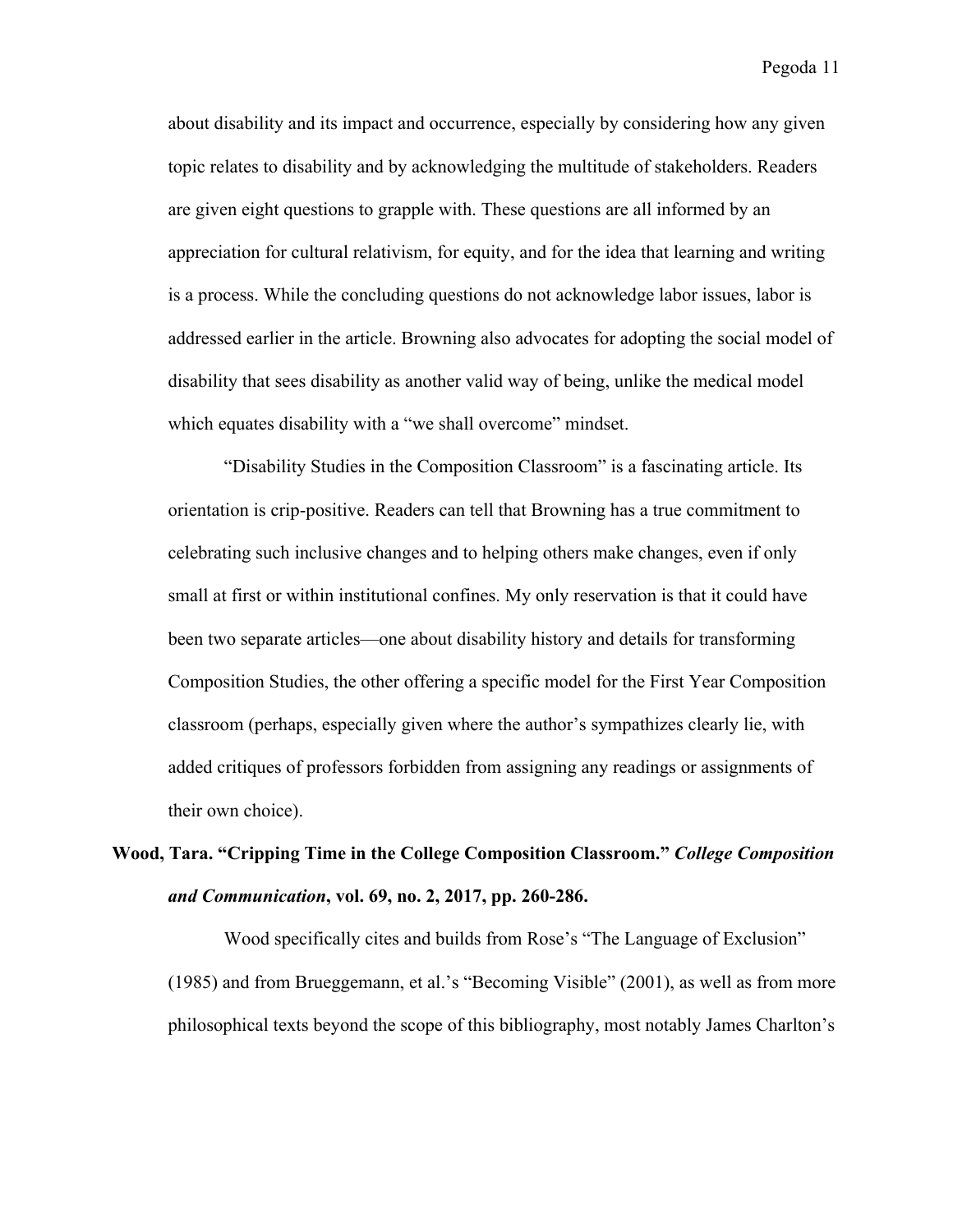*Nothing about Us without Us: Disability Oppression and Empowerment* (2001) and Robert McRuer's "Compulsory Able-Bodiedness and Queer/Disabled Existence" (2002).

Wood explains how considering crip time and abandoning academic time is relevant—including for composition classrooms where work is often scaffolded and/or completed outside of class—because of how demands related to health and disability disrupt normative expectations and might render someone unable to make progress for a few days. For example, a migraine might make it impossible for a student to study. Wood also offers that timed, graded in-class writing is inherently unfair. As Alison Kafer says:

Crip time is flex time not just expanded time but exploded; it requires reimagining our notions of what can and should happen in time, or recognizing how expectations of "how long things take" are based on very particular minds and bodies….Rather than bend disabled bodies and minds to meet the clock, crip time

bends the clock to meet disabled bodies and minds. (qtd in. Woods 268) In an important step that shows how crip time can inform all pedagogies and benefit all students, Wood later elaborates: "Cripping time means tapping into that awareness and harnessing its potential, not only for particular students but also for the greater possibility that it may release our own pedagogical approaches from the limiting constructs of normativity (273). In other words, a crip time praxis is a way Disability Studies can benefit all students by recognizing that time is arbitrary and privileges the few.

In contrast to the other scholarship discussed thus far, crip voices guide the research Wood offers to the conversation. Notably "Cripping Time" is the first article in this bibliography to focus on voices from those (supposedly) being considered, and Wood specifically laments how disabled voices "have been silenced" (265). (Can an author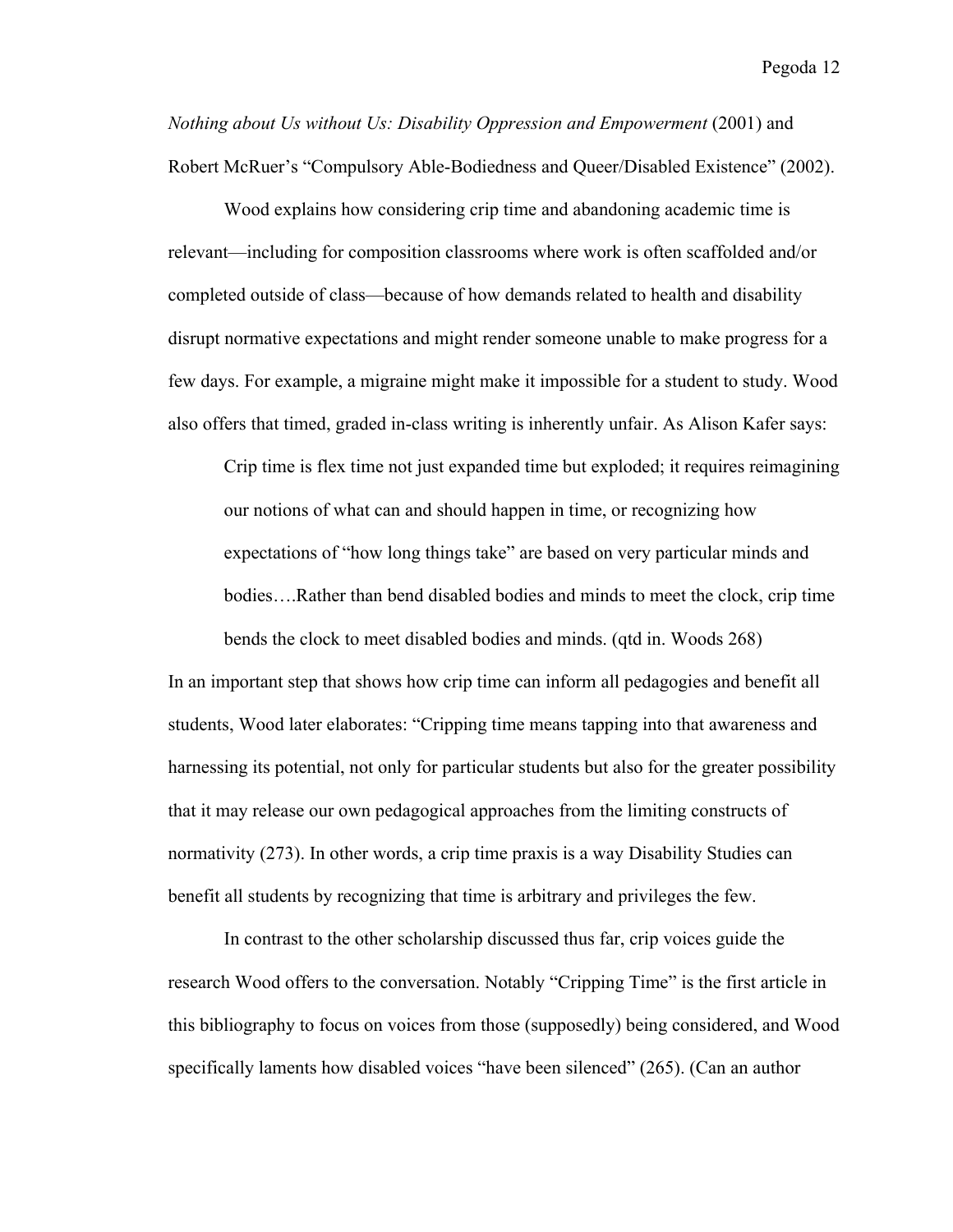claim alliance with and support for a group without privileging their voices? Thus, my polemical *supposedly* parenthetical critique two sentences ago.) She collected over two thousand minutes of audio from thirty-five semi-structured interviews with students. She offers quotations from these students throughout her article and shows how these cripped bodies experience a nonnormative time and how they long for professors who are informed by actual experience and research, not by myths suggesting that students take advantage of accommodations, that students with accommodations receive unfair advantages, or that post-accommodation classrooms are achievable and desirable.

Wood ultimately argues that on-going conversations between disabled students and their professors are necessary for equitable educational experiences and that these conversations belong in every classroom, including the writing classroom. Crip time is one framework for advancing these discussions and practices, practices and discussions that must challenge and go beyond normative, default accommodations, such as double time on quizzes or assistance with note-taking, that often belong solely in lecture classes. Wood issues a change to professors generally and to Composition Studies specifically: "[W]e must pay attention to how we construct time; otherwise, we may enforce normative time frames upon students whose experiences and processes exist in contradiction to such compulsory measures of time" (260-61). She specifically advocates for "increasingly flexibility, avoiding rigidity, and lowering the stakes of writing" (270).

#### **Ho, Ai Binh T., et al. "Cripping Neutrality: Student Resistance, Pedagogical Audiences, and Teachers' Accommodations."** *Pedagogy***, vol. 20, no. 1, 2020, pp. 127-139.**

Al Binh T. Ho, Stephanie L. Kerschbaum, Rebecca Sanchez, and Melanie Yergeau research and teach within Composition Studies and all out themselves as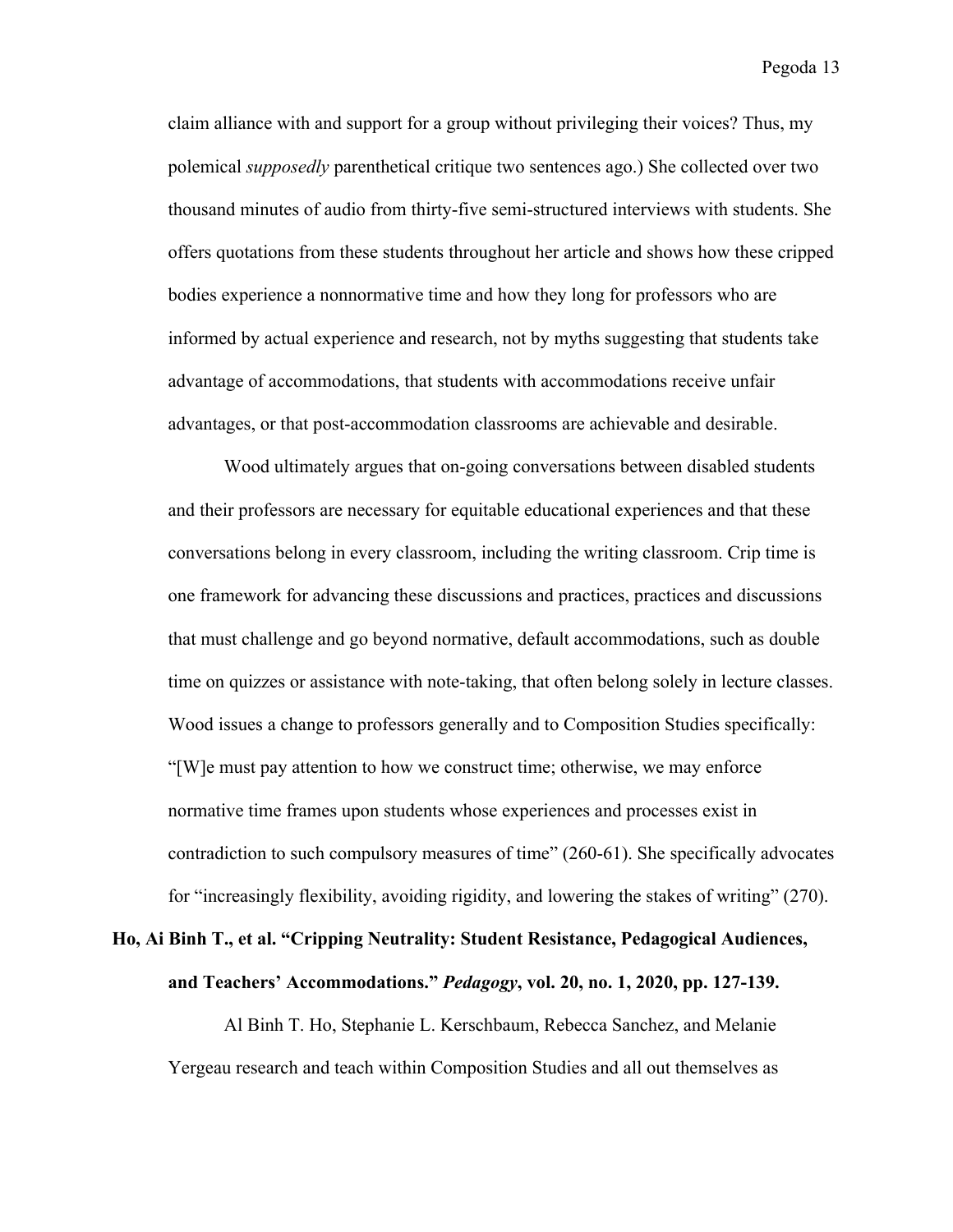disabled, the first writers to do so in this bibliography. Their article, published in January 2020, uses a synthesis of research from Brueggemann, Sami Schalk, and others to form a backdrop for their experiences working with students and navigating the physical space of a classroom. Their article is similar to those published by *Conditionally Accepted*, which was founded in 2013 and then acquired by *Inside HigherEd* in 2016.

They discuss students and fellow professors who marginalize them and see disability as an overriding state of being characterized by inferiority that only impacts the Other. Students have made insulting comments to them such as, "I'm mildly insulted someone with a communication disorder would teach us how to communicate" or "She's smart for a deaf woman" (127-28). They further explain: "We have been repeatedly told by colleagues that our impairments are a 'human problem rather than a disability problem.'…as a means to situate disability as a problem that is nobody's problem" (133).

In terms of the writing classroom, Ho, et al. specifically want instructors to reassess their assumptions about spoken and written English (and what is "correct") compared to other languages, such as American Sign Language. They discuss disabled people who may stutter, who may have computer-generated voices, or who were forcefully made to talk and conclude that "[n]one of these modalities has a neutral relationship to standardized English" (131). They also challenge rhetorical practices of audience that seldom recognize the disabled people in a given audience or disabled people as an audience of their own.

They argue that neutrality —or the process of making cripped bodies appear as "normal" bodies—is often desired but is realistically either impossible or associated with unintended and negative consequences. Ho, et al. write, "The demand for 'neutral'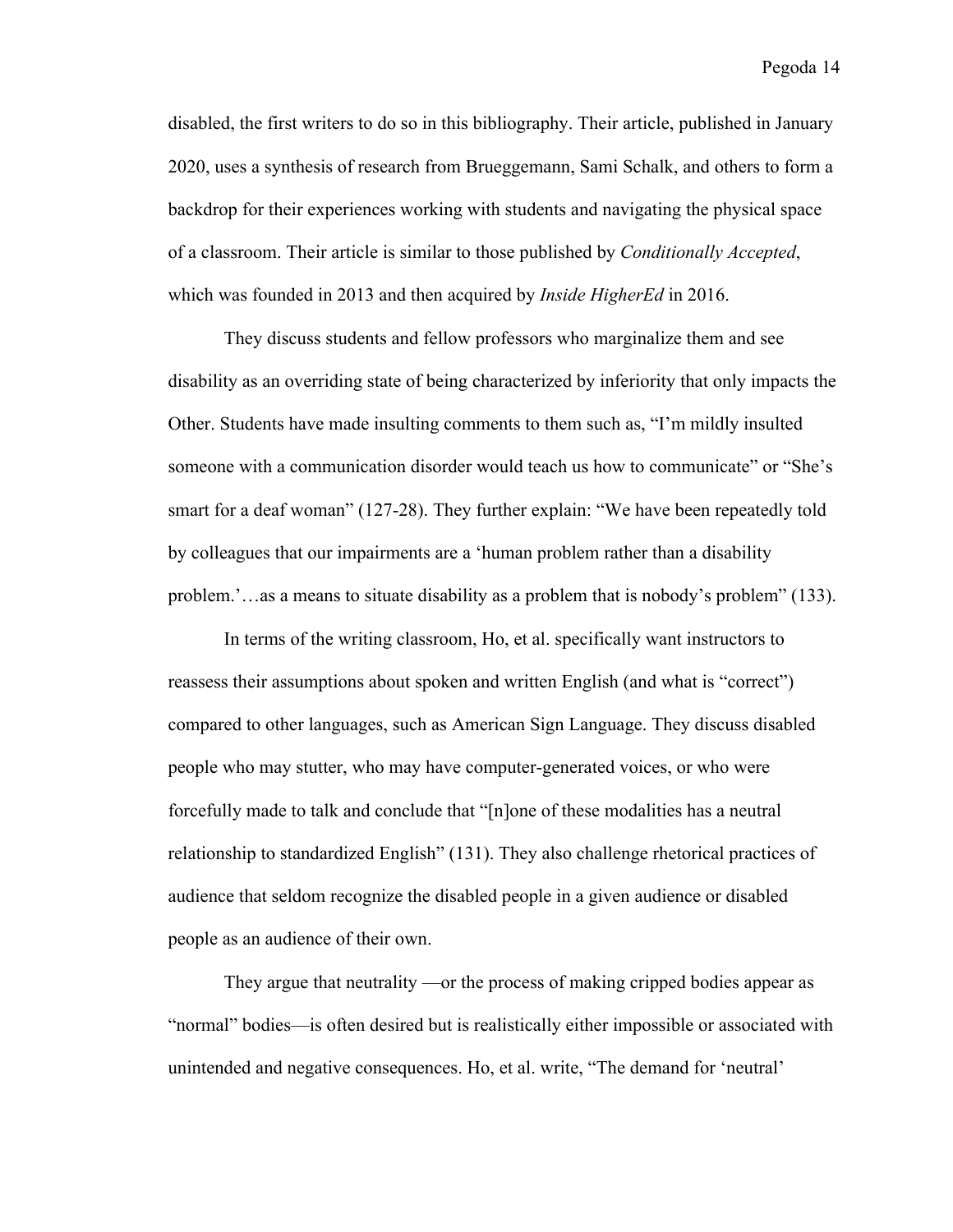teachers acknowledges that many students do not know how to engage with people who are different from them" (137). By extension, throughout this piece they embrace the social model of disability. Some examples include how a given room can create visible disability if it has stairs or if it has fluorescent lights and include how livelihood is intertwined with realistic access to medications and physicians

"Cripping Neutrality" is an interesting and important article, especially being by and about disabled professors in the Composition Studies classroom, professionals Gould (2008) might (un)consciously deem *retarted*. However, the focus is too broad for such a short essay, and at the same time, the information is unnecessarily repetitive. For instance, they open by announcing a focus on intersectionality and disability (and consequently, positionality)—that is how people with disability also have a class, a race, and a sex/gender, etc.—but talk about disability on its own. And what they fully mean by theme of "neutrality" throughout their applications of the term does not exactly work. *Neutrality* suggests not having opinions or thoughts on a subject, not having an investment, or not caring, perhaps. The article would be much more effective with a theme of "cripping normativity" as these authors clearly care, are actively critiquing normativity, and critiquing those very invested in and blind to the normative structures of what bell hooks and I, with the added words in parenthesis, call the Imperialist White Supremacist Capitalist (Heteronormative Ableist Theistic) Patriarchy.

**Selznick, Hilary. "Performing a** *Metis* **Pedagogy in the Rhetoric and Writing Studies Classroom."** *Disability Studies Quarterly***, vol. 40, no. 1, 2020. dsq-sds.org/article/ view/7225/5498.**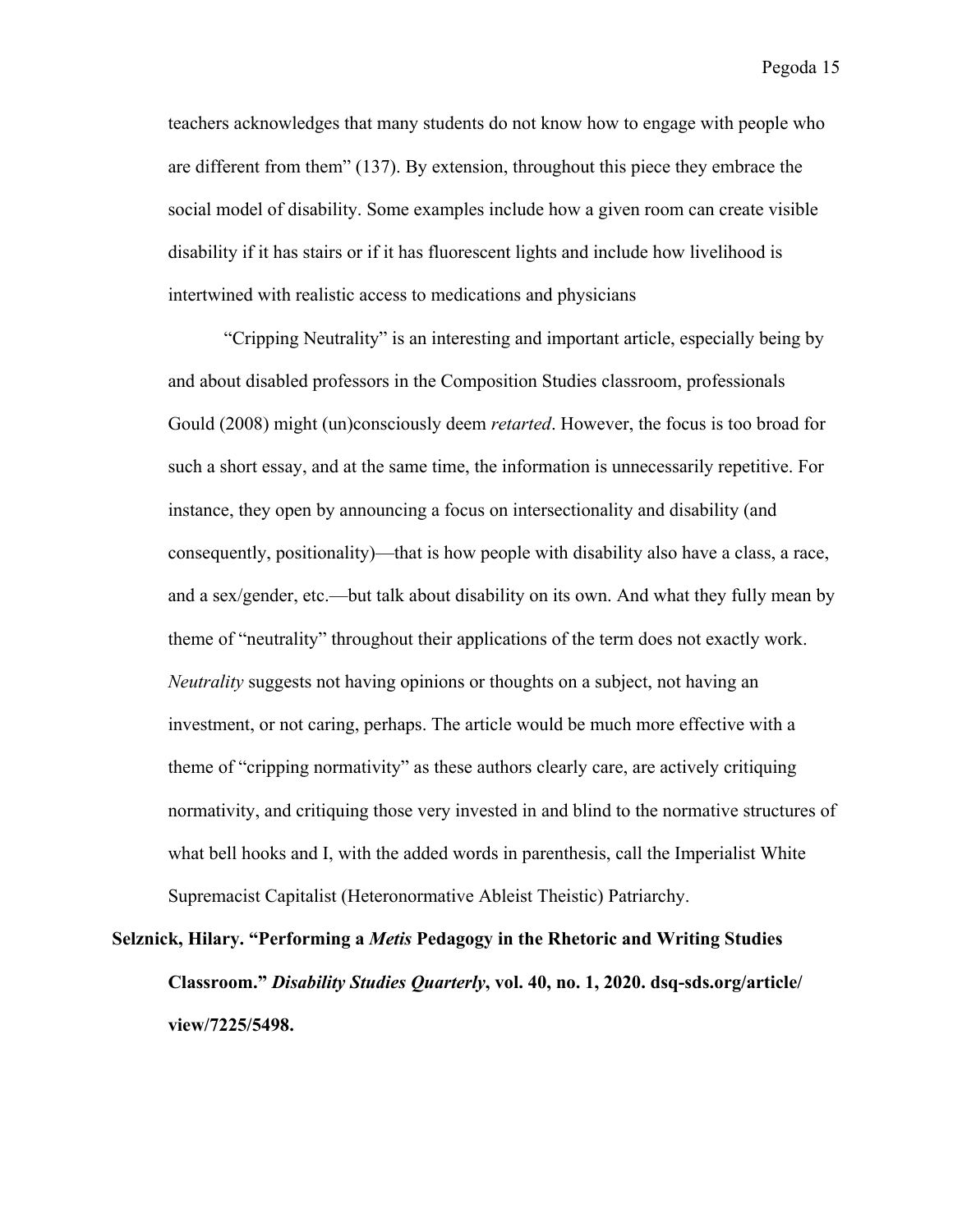Published in March 2020, Selznick provides a brief (the article is less than two thousand words) overview of being disabled and adopting a crip-informed pedagogy in her "Disability, Rhetoric, and the Body" upper-division class. She says her Disability Studies class was the first such class at Western Michigan University. She names her pedagogy *metis* based on valuing student choice and input and on the assumption that "all rhetoric is embodied, the straight and normal body is a fantasy, and a futuristic disability studies is made possible with new rhetorics" and with the goal of "disrupt[ing] both normative constructions of disability of writing" (par. 3). She adds, "In order to make this pedagogy possible, I had to first think sideways and crooked. I had to find my inner trickster" (par. 3).

Most of the article gives brief comments on interpersonal/intrapersonal interactions between students and on the type of work assigned to students. Selznick notes, "As their bodyminds became used to each other's bodyminds existing in the same space for two hours and twenty minutes a week, and as they depended on one another to make the class work, students started to sit closer together" (par. 4). (Although not explained in her article, *bodyminds* is a concept in Disability Studies that recognizes the connection between a person's mind and their body and sees them as a single entity.)

Selznick reports how they made language crooked by challenging normative definitions and by reading various texts by and about cripped authors; made writing crooked by presenting the same information through different modalities and by studying the implications of medium; and made rhetoric crooked by recognizing how "all rhetoric is embodied….and the ways in which our bodyminds shaped our writing as well as our belief systems" (par. 7).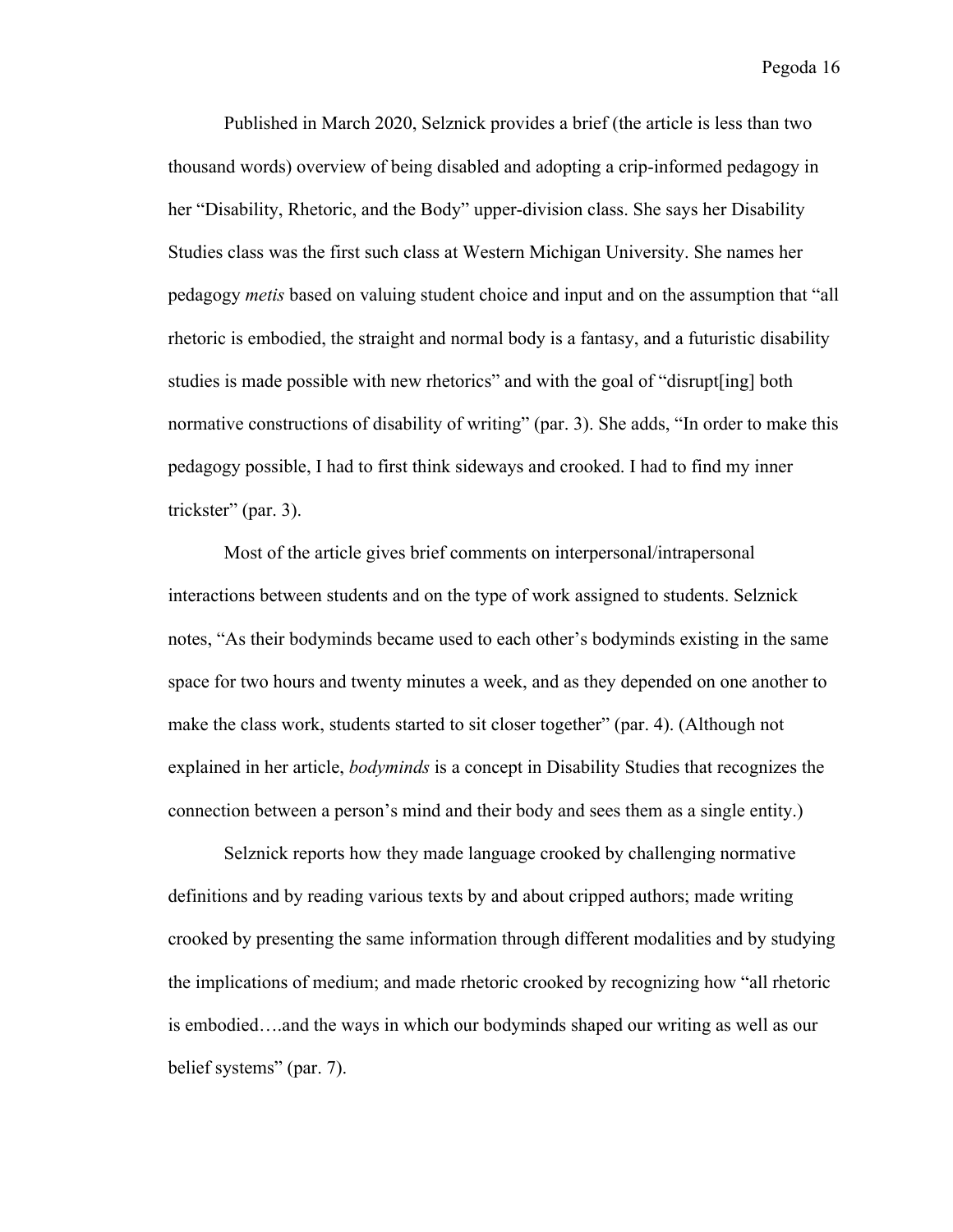Selznick also discusses her experience as the disabled professor teaching this class. Similar to Ho, et al. (2020) she analyzes her performance as an educator and her performance having an invisible cripped body. Selznick's university denied her perfectly reasonable accommodation request for a stool. She describes her experience of briefly having a visibly cripped body while wearing a prescription boot and how she felt "relief for the recognition of being disabled and shame for wanting that recognition so badly" (par. 12).

Collectively, again similar to Ho, et al., this article is interesting and a welcome addition to the literature that merges Disability Studies and Composition Studies. It is a notable example of applying Crip Theory to the general teaching philosophy and to the specific curriculum. It is a voice from a disabled scholar, too. But, "Performing a Metis Pedagogy in the Rhetoric and Writing Studies Classroom" misses important opportunities to communicate a clear pedagogy. *Metis* and *crooked* do not work as framing devices and are not adequately explained or footnoted/cited. These terms are not even defined. I have never heard of them before. And these terms do not appear in Lennard J. Davis's landmark *The Disability Studies Reader*, last updated in 2017. In the case of *crooked*, a clearer, established term could have been *subverted*.

#### **Zdenek, Sean. "Transforming Access and Inclusion in Composition Studies and Technical Communications."** *College English***, vol. 82, no. 5, 2020, pp. 536-544.**

Published in May 2020, Zdenek's article is qualitatively different compared to the other articles in this bibliography. He provides a very compact synthesis of thirty-eight publications (from thirty-six authors or sets of authors) while desiring a Crip Studiesinformed Technical and Professional Communication Studies and longing for a Technical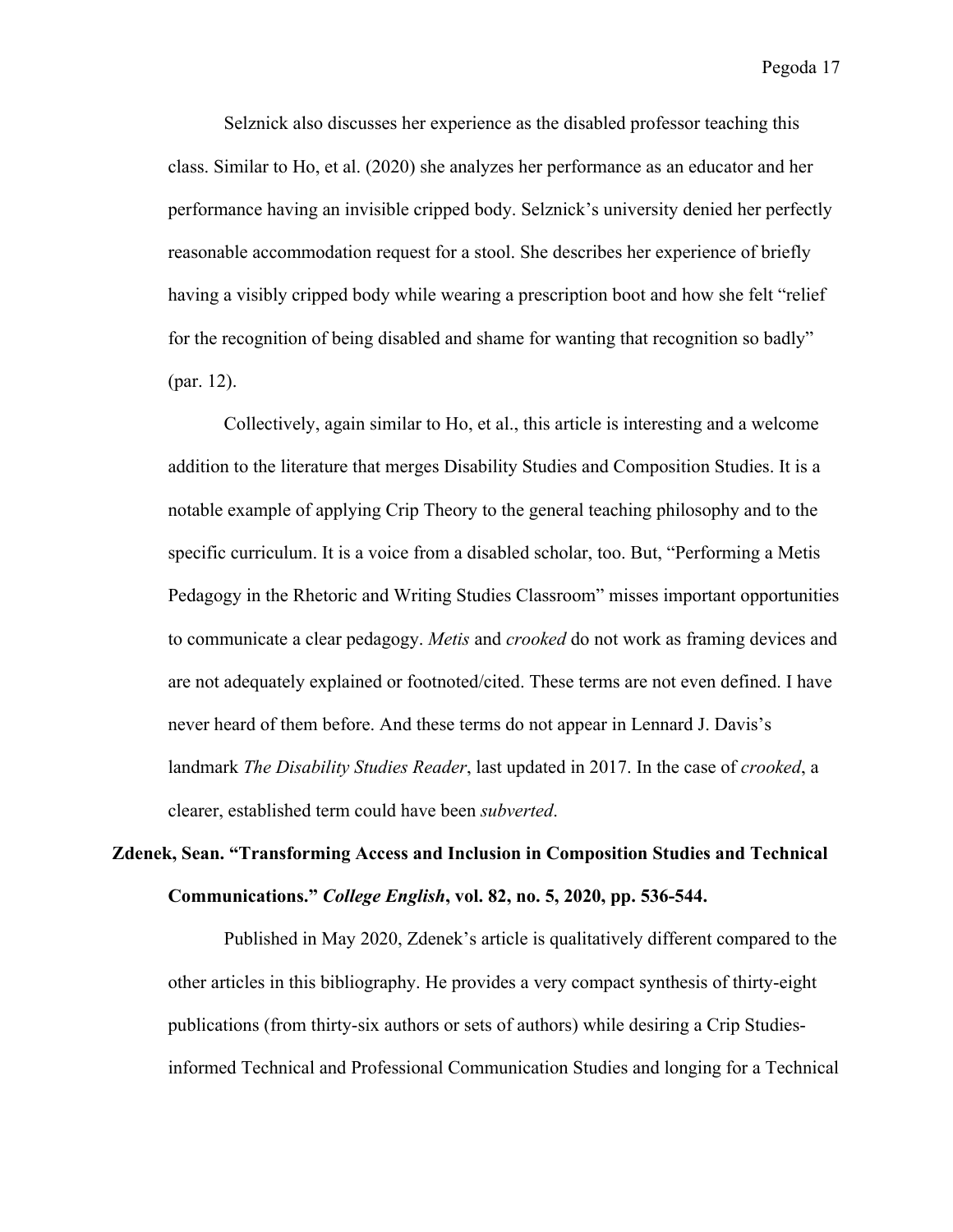and Professional Communication Studies-informed Crip Studies. He says the different areas need to talk to each other. Zdenek argues that Disability Studies "has the potential to transform and reimagine writing" and that such requires "expansive questions of access and inclusion that can unite our fields and enable new insights" (536).

This article makes it very clear how much Disability Studies has developed during the past decades and outlines how future directions must be more mindful of technology and disability, such as with closed captioning. Conversations have evolved from initially internalizing that disabled people exist and have contributions worth learning about to now accepting disabled people who make decisions that tangibly shape the trajectory of Composition Studies.

# **Hubrig, Adam and Ruth Osorio, editors. "Symposium: Enacting a Culture of Access in Our Conference Spaces."** *College Composition and Communication***, vol. 72, no. 1, 2020, pp. 87-117.**

Whereas previous articles in this cripped bibliography focus more specifically on the classroom, "Symposium," published in September 2020, extends the conversation to include academic conferences, conferences where ideas debut and frequently find their way into classrooms. Hubrig and Osorio challenge colleagues to consider the harm done in their comments that amount to saying, "accessibility detracts from the conference experience" and "disabled people are expensive burdens" (88). The opening and all five following experiential-based sections collectively reject neoliberal ideas that commonly see accommodations and access as something to do once and be done with, as something individual, as something part of an impersonal/organizational process, or as something that scores mere diversity points. They argue for a "culture of access….[that] prioritizes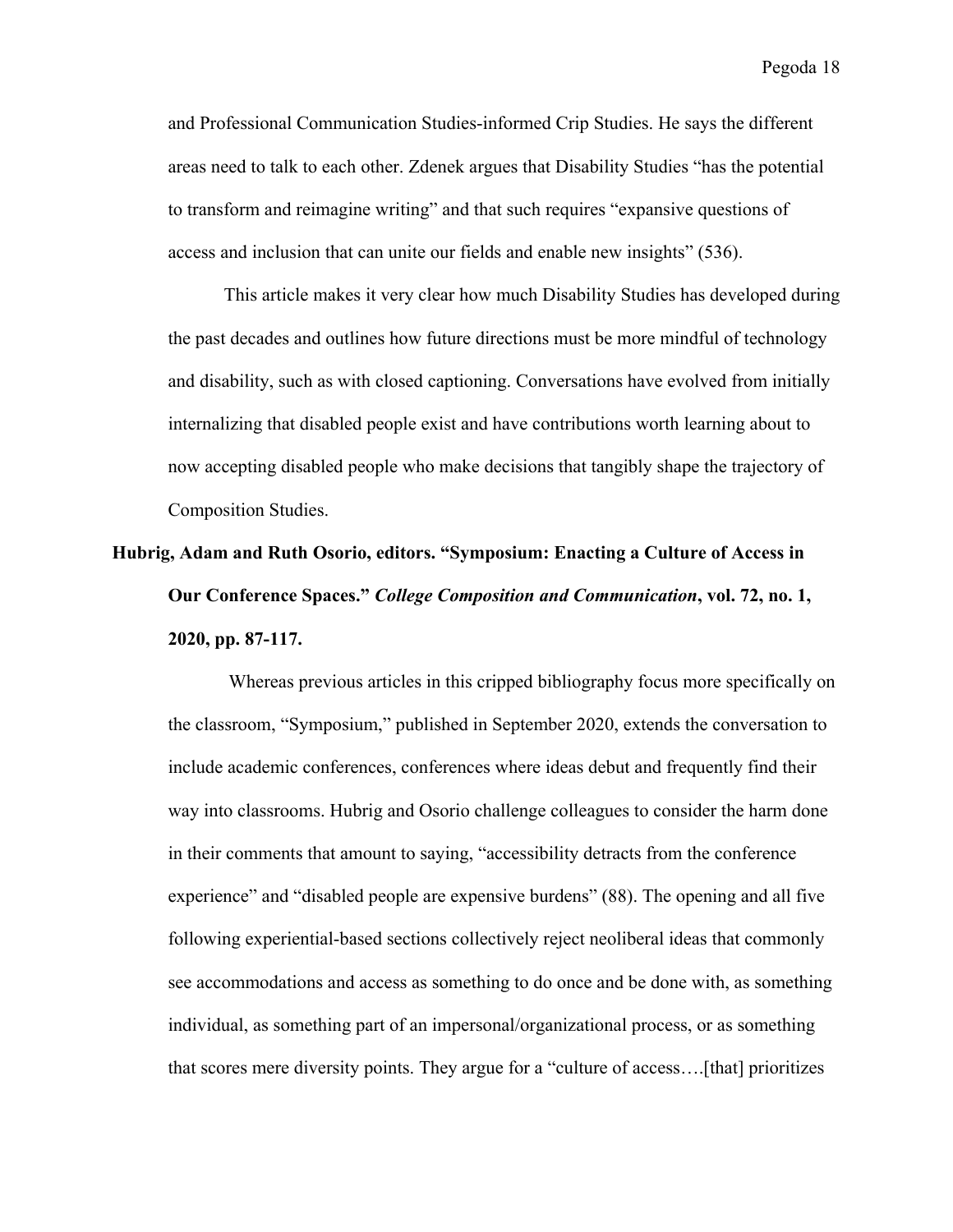access in the service of love, justice, connection, and liberation" (88). In other words, in contrast to the visions offered by Palmer and Thompson (2013), writers in "Symposium" demand to be welcomed to the table without reservations and without bureaucratic obstacles and welcomed as the cripped people they are and with the desired accommodations.

The opening also details how to fully practice a culture of access that can readily apply in any space. The editors write, "[W]e define access as the dynamics, collective movement of creating spaces where multiple marginalized disabled people with a wide range of needs can engage in whatever manners they choose" (91). They suggest that access is dynamic, relational, intersectional, and political. In other words, informed by Disability Studies and rhetorical theory, "Symposium" challenges readers to see disabled and ill bodies and their accommodation needs as impacted by other identities, by layers of authority and privilege/oppression, by specific barriers in any given space, by expecting and accepting changes and differences, and by trusting without question.

In "The Sticky Note Snap," Neil Simpkins details a protest he and other attendees staged at the 2019 Conference on College Composition and Communication in response to a sign announcing, "The CCCC Convention is accessible!" The disabled protestors covered the sign with sticky notes detailing how very inaccessible the conference remained.

In "The Importance of Keeping Conference Quiet Rooms Quiet," Leslie R. Anglesey and Ellen Cecil-Lemkin outline how such rooms are often used by people for casual conversations which causes increased pain for those who need such a space for medical reasons.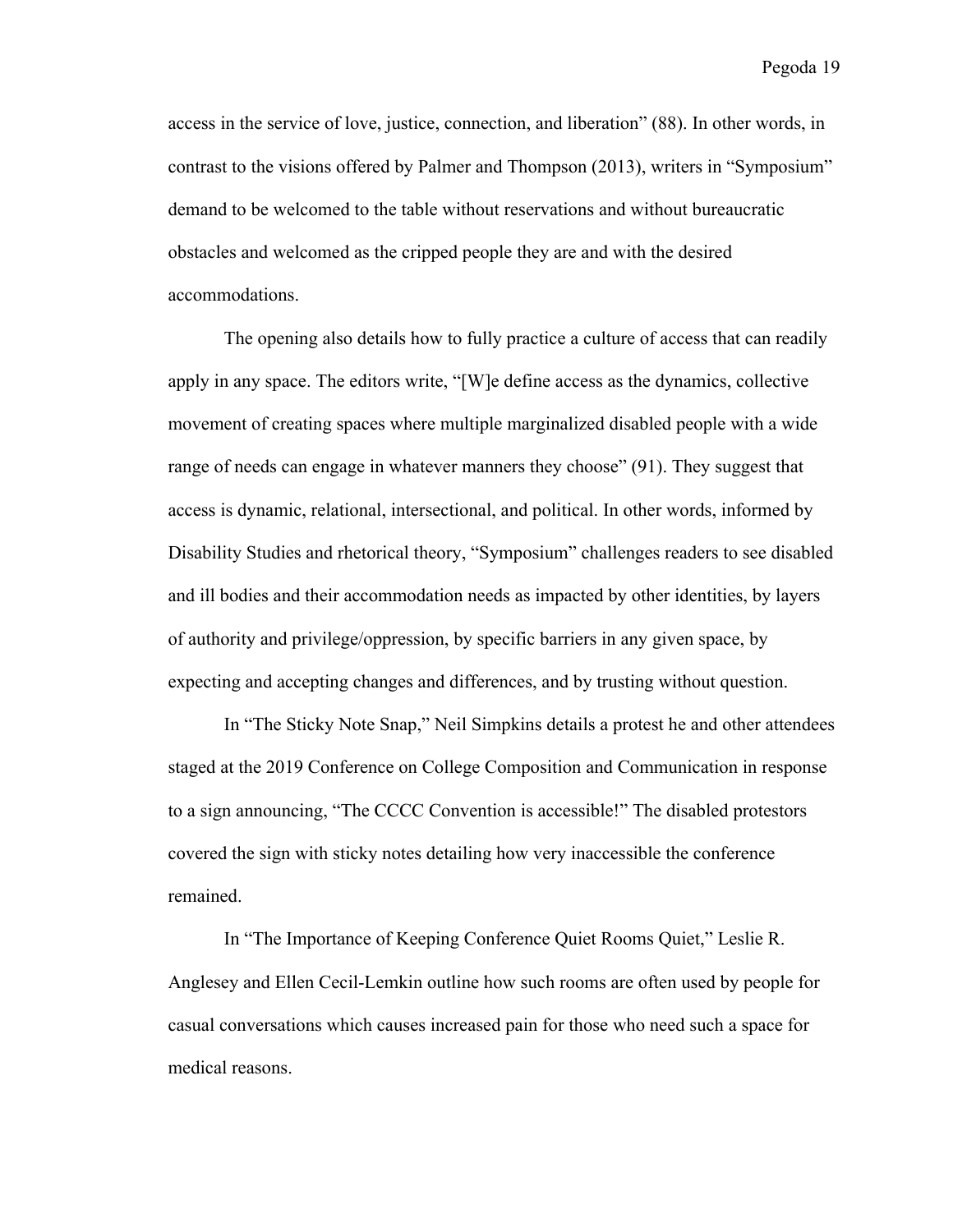In "Honoring Access Needs at Academic Conferences through Computer Assisted Real-Time Captioning (CART) and Sign Language Interpreting," Margaret Fink, Janine Butler, Tonya Stremlau, Stephanie L. Kerschbaum, and Brueggemann explain why collaboration between speaker and audience is important and detail the difference between American Sign Language and CART, explaining that going with the lowest bidder does not make for equitable access. They also highlight how captioning benefits everyone.

In "Please Stop Asking Why I'm Not Drinking: Academic Conferences, Alcohol, and Access," Anonymous gives a heartfelt account and criticizes the ubiquitous role such beverages have at academic meetings and at job interviews. Again, informed by Disability Studies, Anonymous offers suggestions to people trapped in such a situation and to people hosting meetings.

In "We Are Here to Crip That Shit: Embodying Accountability beyond the 'Word,'" Cody A. Jackson and Christina V. Cedillo write, "We cannot, we won't, tolerate any longer your throwing your hands in the air and deeming injustice beyond your control" and later add, "Cripping our discipline requires a politics of risk" (109, 111). They ask their colleagues to embrace the "nothing about us without us" motto, including when it comes to the disabled. They also want people to remember that everyone oppresses other people and the work of liberation is on-going.

Collectively, "Symposium" is almost entirely praxis and really wants people to be more aware of their attitudes and behaviors toward cripped bodies. Its piece should prompt curiosity and reflection. It also suggests that there are high rates of illiteracy in the Composition Studies classroom when it comes to mindful inclusion of disabled and ill